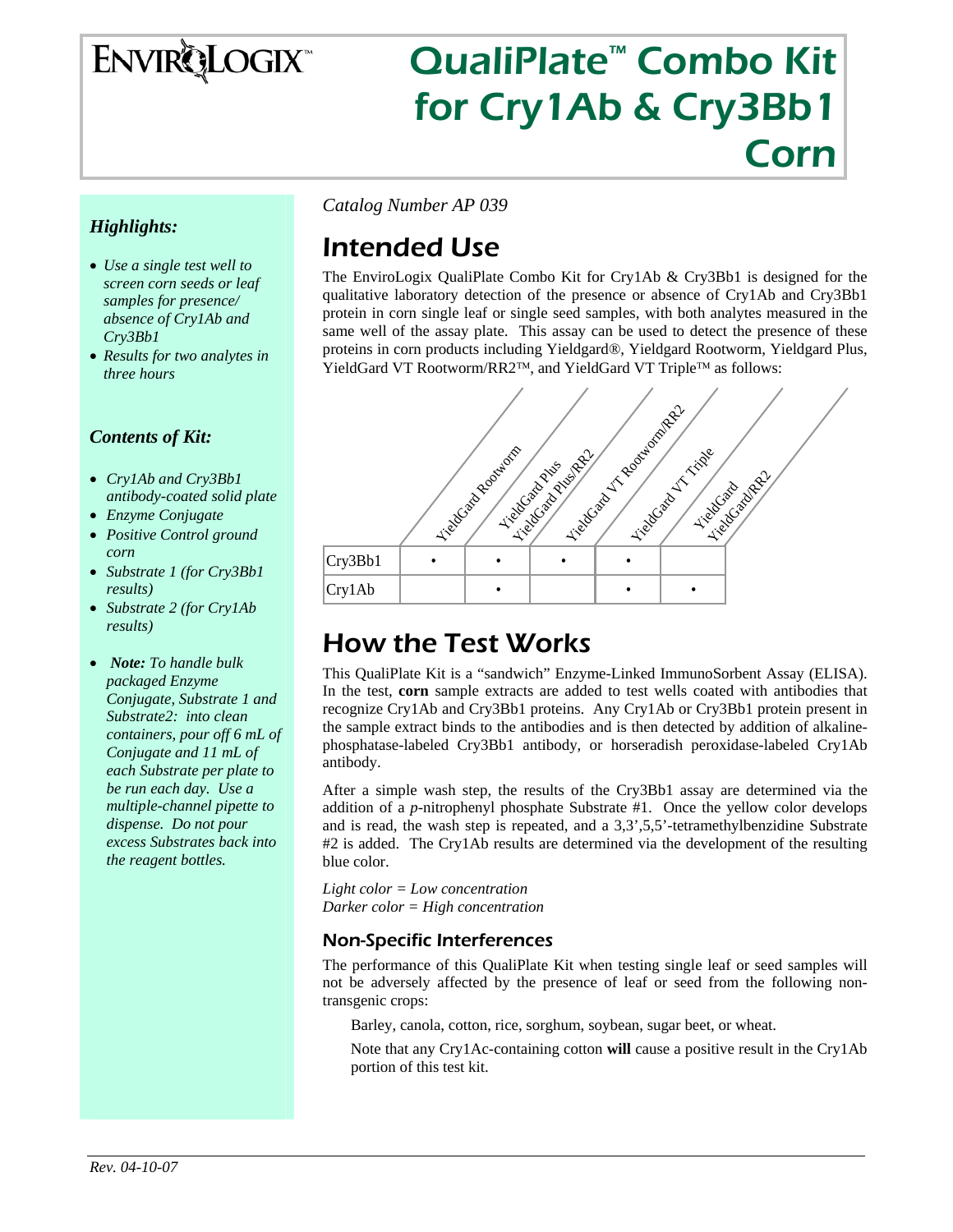#### *Materials Not Provided*

- *PBS/0.05% Tween-20, pH 7.4 Wash Buffer (may be purchased in 1L dry packets from Sigma Chemicals, Cat#P-3563, or prepared from salts on site). Store at controlled ambient temperature for up to one week, then discard.*
- *PBS/0.55% Tween-20 Extraction Buffer May be prepared by adding 0.5% (5 mL per liter) Tween-20 to already prepared PBS/ 0.05% Tween-20 Wash Buffer. Prepare only enough for a few days' usage. Store refrigerated when not in use; warm to room temperature prior to assay.*
- *distilled or deionized water for preparing above solutions*
- *EnviroLogix Tissue Extraction Kit (ACC 002) or other suitable equipment for taking and extracting leaf punch samples*
- *equipment for pulverizing seeds or leaves*
- *user-supplied controls: seed and/or leaf extracts from known negative(highly recommended) and positive samples (optional)*
- *disposable tip, adjustable air-displacement multichannel pipettes which will measure 50 and 100 microliters (µL)*
- *marking pen (indelible)*
- *tape or Parafilm®*
- *timer*
- *microtiter plate reader with 405 and 650 or 630 nm filters*
- *wash bottle, or microtiter plate washer*

# Sample Preparation

Note: It is recommended that the user prepare known negative and positive seed or leaf samples to be run in every assay as controls, in addition to the Positive Control ground corn supplied with the kit.

#### **Positive Control Ground Corn extract:**

Extracts of this control must be run in every assay. To extract, add 5 mL of Extraction Buffer to the tube containing 2 grams of ground Control corn. Cap and shake vigorously by hand or vortex for 20-30 seconds. Let stand at room temperature for 1 hour to extract. Mix again at the end of the hour, then clarify by allowing to settle 10 minutes or by centrifuging 5 minutes at 5000 x g.

If running the assay at a later date, or more than one assay per plate, freeze  $(-20^{\circ}C)$  0.5 mL aliquots of each clarified extract in a non-self-defrosting freezer for up to 6 months. Thaw just prior to use.

#### **Single Seed Samples**

1. Crush seeds: Seeds may be placed in a re-sealable plastic bag and smashed with a rubber mallet or hammer, then transferred to a tube for extraction; alternately, a drill-press based machine incorporating a seed cutter/48-well plate combination may be used (for example Hypure #HCT-100, PerkinElmer, Norton, OH, with Costar plate #3548, Corning Life Sciences, Acton, MA, or equivalent). If using this cutting equipment, it is recommended that you cut the seeds 4 times, rotating the seeds between cuttings. If necessary, a metal probe should be used to manually rotate lodged seeds for thorough cutting. Make certain that each seed has been broken into at least 3 pieces.

NOTE: Cry3Bb1 protein is expressed at high concentrations in corn seed compared to Cry1Ab. There is serious potential for cross-contamination with Cry3Bb1 between samples during seed crushing. Use the utmost care to avoid this.

2. Add 0.75 mL of Extraction Buffer to each crushed corn seed. Mix for at least 30 seconds, let stand 1 - 24 hours (overnight extraction should be done at refrigerator temperatures), then mix again. For optimal extraction, shake for the last few minutes on an orbital shaker or other mixer (taking care not to splash extract out of the tubes or wells). Visually examine extracted seed samples for the absence of intact seeds. Well-extracted seeds should result in a white to yellow cloudy extract. Note the presence of any extracts that appear clear and/or colorless – these may not have extracted properly and assay data would be invalid. For best results, extract another sample from the seed lot.

#### **Single Leaf Punch Samples:**

- 1. Take two leaf punches of approximately 5 millimeters diameter or a single punch of 10 mm diameter, using a paper punch or a micro-tube cap. Mash the leaf tissue with a pestle matched to the micro-tube, or beat with beads in a reciprocating shaker to the point of liquefaction of the leaf. The extraction efficiency of whatever method used will vary proportionately with the amount of tissue disruption performed*.*
- 2. Add 0.5 mL of Extraction Buffer per sample and macerate again. Assay immediately, or after overnight extraction at refrigerator temperature. For optimal extraction, shake for the last few minutes on an orbital shaker or other mixer (taking care not to splash extract out of the tubes or wells). Use extreme care not to cross-contaminate between leaf samples. Visually examine extracted leaf samples for the absence of intact leaf punches. Well-extracted leaves should result in a green cloudy extract. Note the presence of any extracts that appear clear and/or colorless – these may not have extracted properly and assay data would be invalid. For best results, extract another representative sample.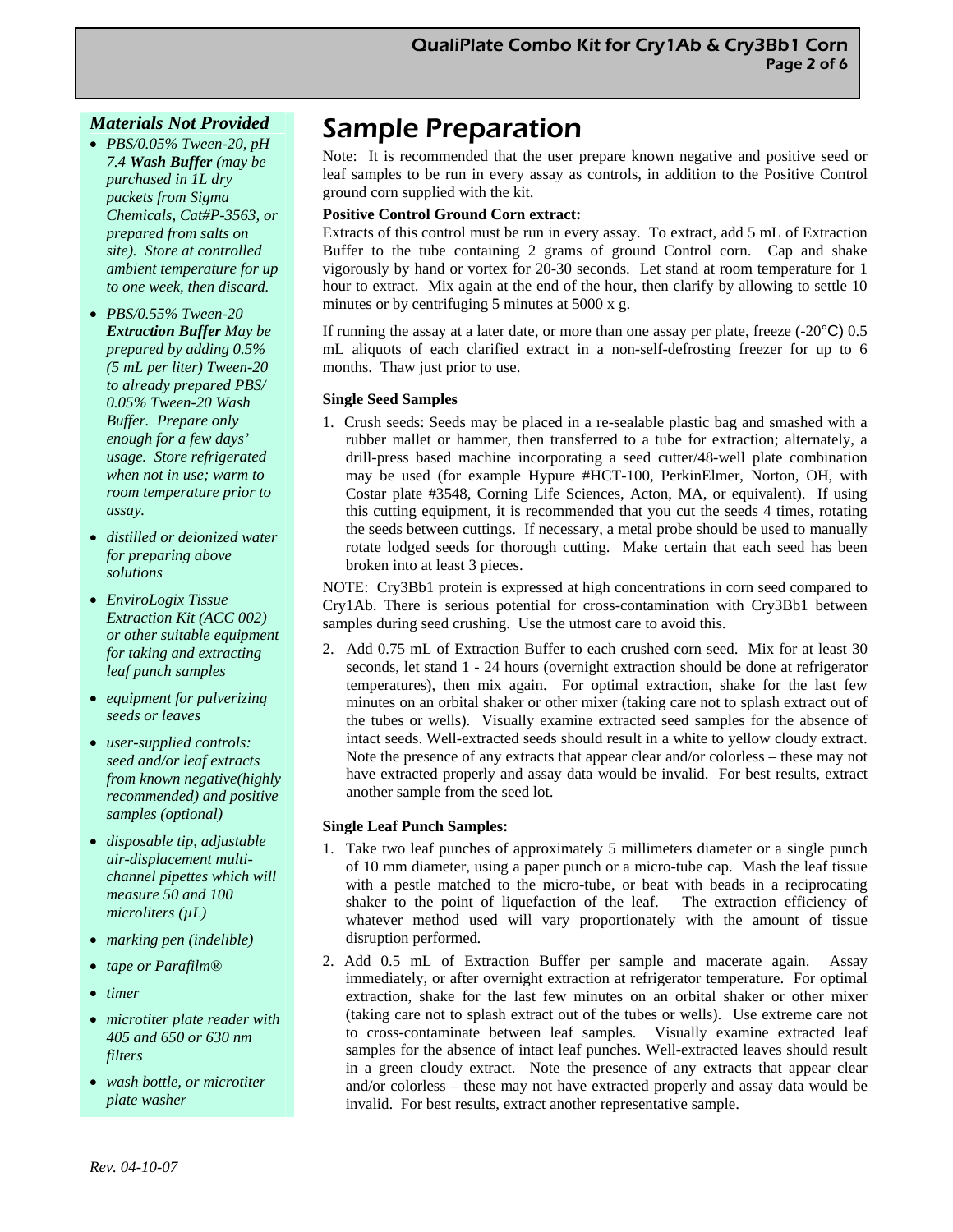# How to Run the Assay

- Read all of these instructions before running the kit.
- Allow all reagents to reach room temperature before beginning (at least 30 minutes with un-boxed plates and reagents at room temperature - do not remove plate from bag with desiccant until it has warmed up).
- Organize all Control and sample extracts and pipettes so that Step 1 can be performed in 15 minutes or less, using a multi-channel pipette.
- Use the well identification markings on the plate frame to guide you when adding the samples and reagents. For this qualitative assay, duplicate wells of the Extraction Buffer blank (BL), user-supplied known-negative control (NC) and kitsupplied Positive Control (PC) ground corn extracts, along with 90 sample extracts (S) (including any other user-supplied controls) in single wells may be run on one plate. (See the Qualitative Assay Example Plate Layout - Figure 1A).
- 1. Add **50 µL** of **Cry1Ab/Cry3Bb1 Enzyme Conjugate** to each well, followed immediately by **50 µL of Extraction Buffer Blank (BL), 50 µL each of Negative and Positive Control extracts,** and **50 µL** of each **sample/userprepared control extract (S)** to their respective wells, as shown in Figure 1A. **Caution**: Dispensing particles into the test plate can cause false positive results.

**NOTE:** In order to minimize setup time it is strongly recommended that a multichannel pipette be used in steps 1, 5, and 10.

- 2. Thoroughly mix the contents of the wells by moving the plate in a rapid circular motion on the bench top for a full 20-30 seconds. Be careful not to spill contents!
- 3. Cover the wells with tape or Parafilm to prevent evaporation and **incubate** at **ambient temperature for 2 hours**.
- 4. After incubation, carefully remove the covering and vigorously shake the contents of the wells into a sink or other suitable container. Flood the wells completely with **Wash Buffer**, then shake to empty. Repeat this wash step three times. Alternatively, perform these four washes (300 µL/well) with a microtiter plate or strip washer. Slap the inverted plate on a paper towel to remove as much liquid as possible.
- 5. Add **100 µL** of **Substrate # 1** to each well. BE SURE TO USE SUBSTRATE #1 AT THIS STEP!
- 6. Thoroughly mix the contents of the wells as described in step 2. Be careful not to spill the contents!
- 7. Cover the wells with new tape or Parafilm to prevent evaporation and **incubate**  at **ambient temperature for 20 to 30 minutes**.
- 8. **Read and record the yellow Cry3Bb1 results using a microtiter plate reader at a wavelength of 405 nanometers.** Set the plate reader to blank on the Extraction Buffer Blank wells (this should automatically subtract the mean optical density (OD) of the Blank wells from each control and sample OD).
- 9. Wash the plate four times as described in step 4.
- 10. Add **100 µL** of **Substrate #2** to each well. BE SURE TO USE SUBSTRATE #2 AT THIS STEP!
- 11. Thoroughly mix the contents of the wells as described in step 2. Be careful not to spill the contents!
- 12. Cover the wells with new tape or Parafilm to prevent evaporation and **incubate**  at **ambient temperature for 20 to 30 minutes**.



*Prepare Wash and Extraction buffer*



*Add Enzyme-Conjugate, followed immediately by Control and sample extracts, to the plate* 

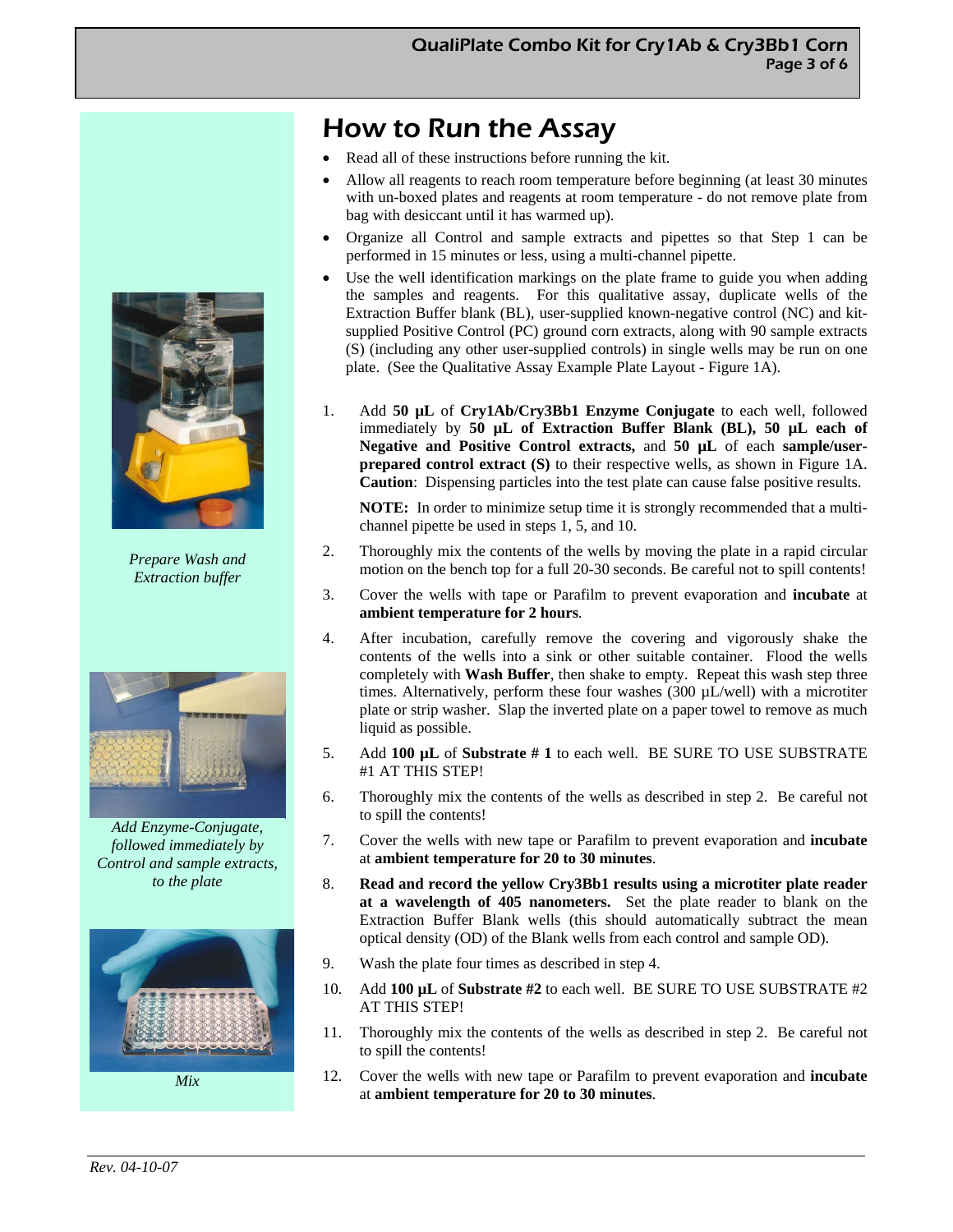

*Wash Plate* 



*Read plates in a Plate Reader at the appropriate wavelength:* 

- *405 nanometers for the Cry3Bb1 test result,*
- *650 OR 630 nanometers for the Cry1Ab test results.*

13. **Read and record the blue Cry1Ab results with a microtiter plate reader at a wavelength of 650 or 630 nanometers.** Set the plate reader to blank on the Extraction Buffer Blank wells (this should automatically subtract the mean OD of the Blank wells from each control and sample OD).

# How to Interpret the Results

### Spectrophotometric Measurement

*General test criteria:* 

The mean OD of the BLANK wells in the Cry1Ab portion of the test should not exceed 0.15. The mean OD of the BLANK wells in the Cry3Bb1 portion of the test should not exceed 0.35.

The mean, blank-subtracted OD of the Positive Control Solution wells should be at least 0.2.

The coefficient of variance (CV) between the duplicate Positive Control Solution wells should not exceed 15%:

% $CV = standard deviation of OD's x 100$ mean Positive Control OD

If the results of an assay fail to meet these criteria, consult EnviroLogix Technical Service for suggestions on improving the test when you repeat the assay.

## Calculate the Positive Control Ratio

Divide the OD of each sample extract by the mean OD of the Positive Control Ground Corn extract wells. This number is the "Positive Control Ratio".

## Interpret the Qualitative Results

#### **Cry3Bb1 & Cry1Ab Results:**

If the Positive Control Ratio calculated for a single seed or leaf punch sample in either the Cry3Bb1 or Cry1Ab portion of the test is less than 0.5, the sample does not contain that protein .

If the Positive Control Ratio of a sample in either the Cry3Bb1 or Cry1Ab portion of the test is greater than or equal to 0.5, the sample contains that protein.

Single leaf and seed samples are by their nature either 100% positive or 100% negative, resulting in a clear delineation of color between negative and positive samples. Low level positive results may be due to insufficient extraction, or can be caused by some form of sample cross-contamination (flying particles or dust from corn seed, corn leaf residue on leaf punch, etc.) or by transfer of particulate matter from leaf or seed extracts into the assay wells. Re-extraction and re-testing of questionable samples is recommended.

Contact EnviroLogix Technical Service for assistance with making this test work best with your own samples and extraction equipment/protocols. When positive samples are not as well delineated from negative samples as they should be, any or all of the following alterations to the testing may help: Change the extraction method to one that causes more disruption to the sample; increase the extraction time and the degree of mixing during extraction; increase the Enzyme-Conjugate/sample reaction step time; add time onto either or both of the substrate development steps (in 10 minute increments).

This Kit recognizes the following enhanced crops containing both the biotechnology proteins Cry1Ab and Cry3Bb1: YieldGard Plus, YieldGard VT Rootworm/RR2, and YieldGard VT Triple.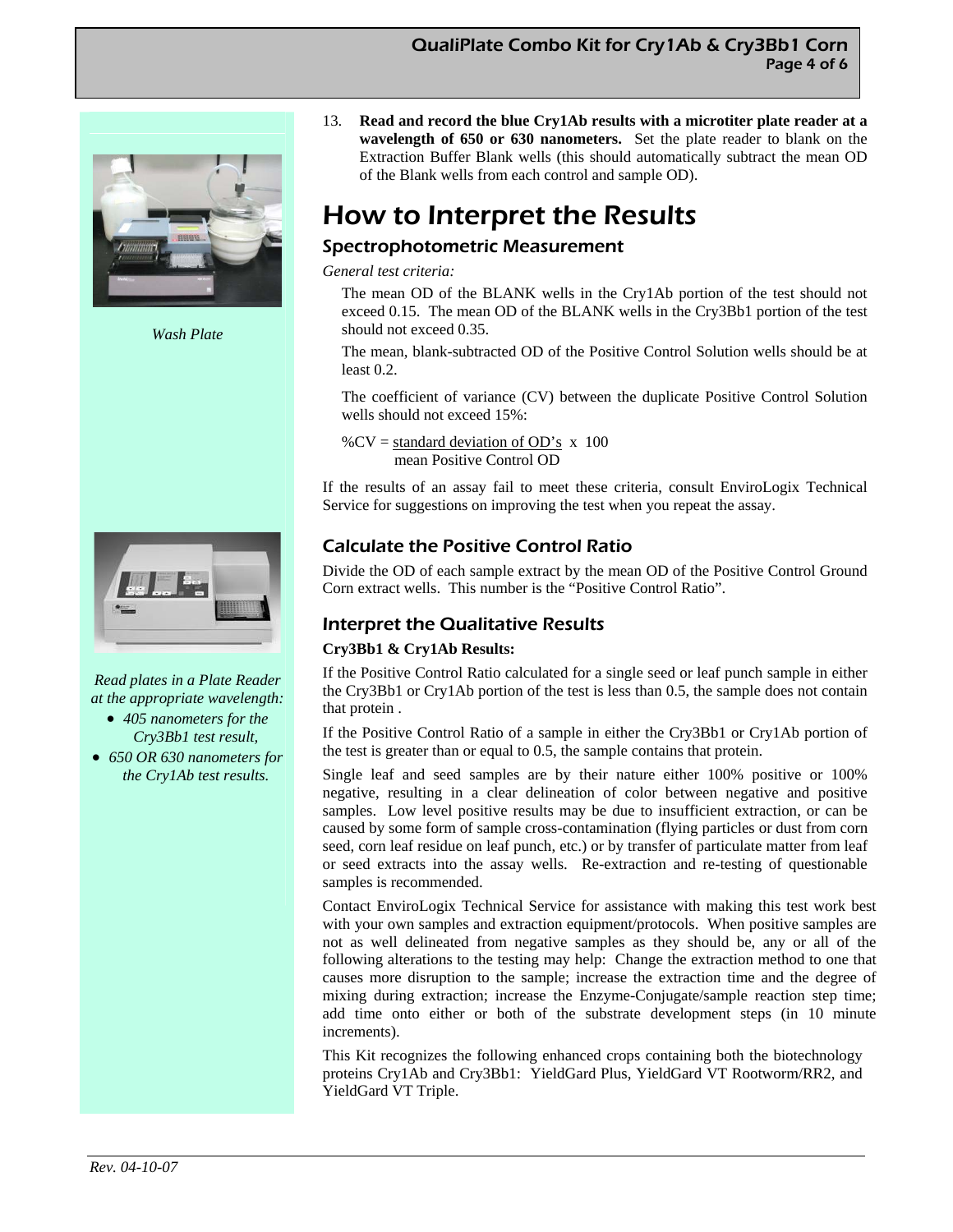Corn products such as YieldGard, Agrisure™ CB LL, and Agrisure GT CB LL will run positive in the Cry1Ab portion of the assay, while YieldGard Rootworm will run positive in the Cry3Bb1 portion of the assay. See table on page 1.

**Figure 1A. Example of a typical qualitative assay setup.**

|   |     | 2         | 3               | 4 | 5                                                                                                                                               | 6 | 8 | 9 | 10 | 11  | 12         |
|---|-----|-----------|-----------------|---|-------------------------------------------------------------------------------------------------------------------------------------------------|---|---|---|----|-----|------------|
| Α | BL  | S6        | S <sub>14</sub> |   | S22   S30   S38   S46   S54   S62   S70                                                                                                         |   |   |   |    | S78 | S86        |
| B | NC. | S7        |                 |   | S <sub>15</sub> S <sub>23</sub> S <sub>31</sub> S <sub>39</sub> S <sub>47</sub> S <sub>55</sub> S <sub>63</sub> S <sub>71</sub>                 |   |   |   |    | S79 | S87        |
| C | PC. | S8        |                 |   | S <sub>16</sub> S <sub>24</sub> S <sub>32</sub> S <sub>40</sub> S <sub>48</sub> S <sub>56</sub> S <sub>64</sub> S <sub>72</sub> S <sub>80</sub> |   |   |   |    |     | <b>S88</b> |
| D | S1  | <b>S9</b> |                 |   | S <sub>17</sub> S <sub>25</sub> S <sub>33</sub> S <sub>41</sub> S <sub>49</sub> S <sub>57</sub> S <sub>65</sub> S <sub>73</sub> S <sub>81</sub> |   |   |   |    |     | S89        |
| E | S2  |           |                 |   | S10 S18 S26 S34 S42 S50 S58 S66 S74 S82                                                                                                         |   |   |   |    |     | S90        |
| F | S3  |           |                 |   | S11 S19 S27 S35 S43 S51 S59 S67 S75 S83                                                                                                         |   |   |   |    |     | <b>BL</b>  |
| G | S4  |           |                 |   | S12 S20 S28 S36 S44 S52 S60 S68 S76 S84                                                                                                         |   |   |   |    |     | NC         |
| Н | S5  |           |                 |   | $ S13 S21 S29 S37 S45 S53 S61 S69 S77 S85$                                                                                                      |   |   |   |    |     | PC         |

# Precautions and Notes

- Store all kit components at  $4^{\circ}$ C to  $8^{\circ}$ C (39 $^{\circ}$ F to  $46^{\circ}$ F) when not in use.
- Do not expose kit components to temperatures greater than 37°C (99°F) or less than  $2^{\circ}$ C (36 $^{\circ}$ F).
- Allow all reagents to reach ambient temperature (18°C to 27°C or 64°F to 81°F) before use.
- Do not use kit components after the expiration date.
- Do not use reagents or plates from one QualiPlate Kit with reagents or plates from a different QualiPlate Kit.
- **Do not expose Substrate 1 or Substrate 2 to sunlight** during pipetting or while incubating in the test wells.
- Do not dilute or adulterate test reagents or use samples not called for in the test procedure.
- Do not use a stopping solution of any kind during this assay.
- As with all tests, it is recommended that results be confirmed by an alternate method when necessary.
- Observe any applicable regulations when disposing of samples and kit reagents.
- This kit will detect Cry3Bb1 protein found in multiple corn hybrids including YieldGard Rootworm, YieldGard Plus, YieldGard VT Rootworm/RR2, and YieldGard VT Triple. The test does not necessarily distinguish between these corn hybrids.